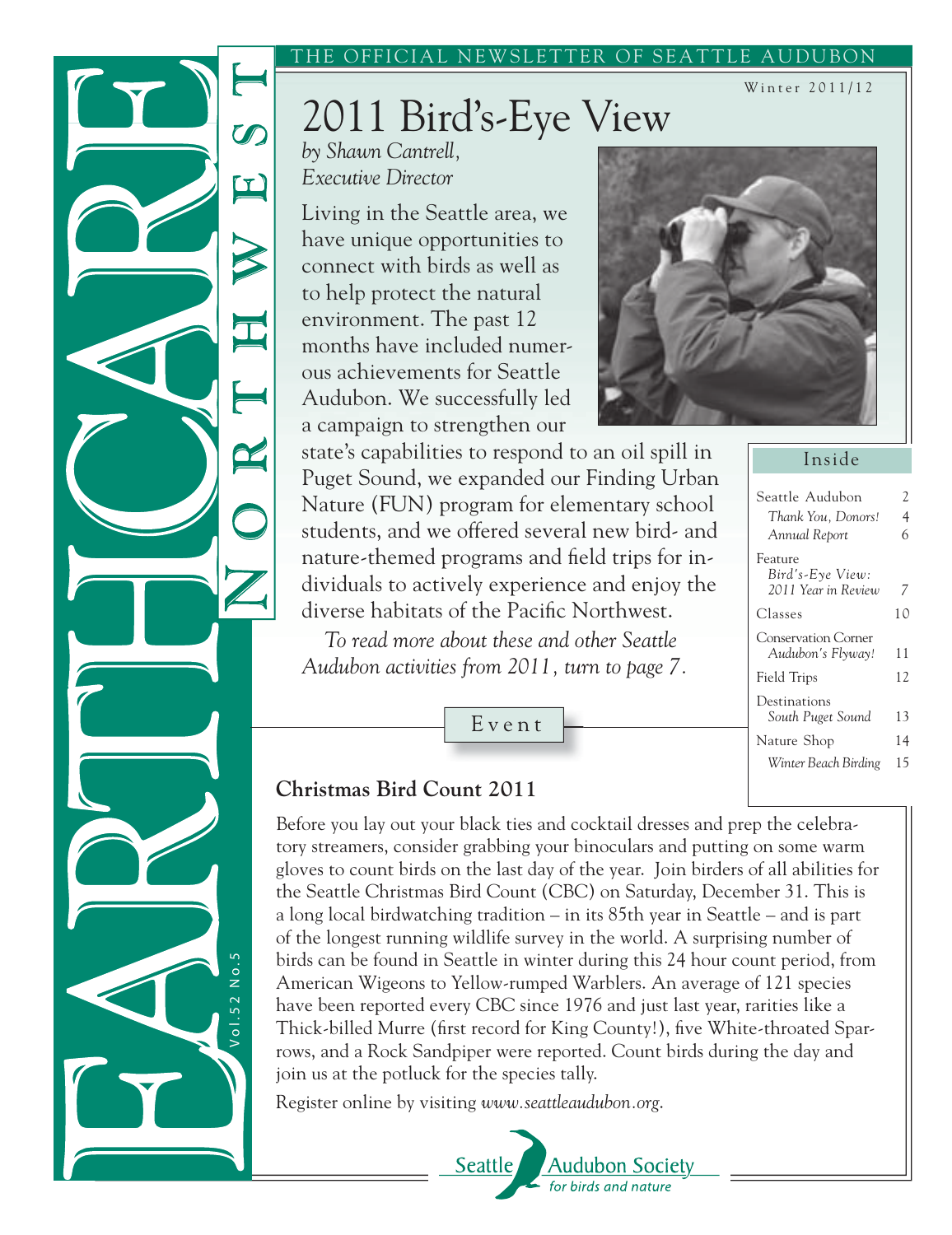#### S e a t t l e

## Seattle Audubon

**Shop** phone: (20) 2 -**Staff** phone: (20) 2 - 2 **Fa** (20) 2 -

**Executive Director, x1** 

#### *Education Director,* x11

*Nature Camp Registrar,* x36

*Elementary School Program Manager*, x1"

*Elementary School Program Assistant*, x18

*Nature Shop Manager*, x10

*Nature Shop Assistant,* x13

*Conservation Director, x* 

*Science Manager*, x21

*Volunteer Coordinator*, x12

*Director of Membership and Development*, x16

*Development Associate*, x14

*Finance Manager*, x1

#### **WEB SITES**

*http://www.seattleaudubon.org http://www.birdweb.org*

*Earthcare Northwest*, the official newsletter of Seattle Audubon *Coordinator*, Marieke Rack *Design and Layout,* Sandy Welch *Proofing,* Hanna Atkins and Cathy Pfarr

Advertising : In uiries and submissions should be sent via e-mail to *earthcare@seattleaudubon.org* by the 1st of the month preceding publication. Address changes should be sent to *info@seattleaudubon.org*. Submissions will be edited and published at Seattle Audubon's discretion.

© Seattle Audubon, 2011

#### Volunteer View: Why People Volunteer—The Believers *by Marieke Stientjes Rack, Volunteer Coordinator*

A dedicated Seattle Audubon volunteer recently told me that I'll still be here long after you're gone. He wasn't being snide. When a volunteer is motivated by conviction or Belief Drive, their service is long-term (Why People Volunteer, Tom volunteers take their responsibilities seriously because they are deeply dedicated to the organization's mission.

Belief-driven volunteers are also professional. Recently, when the long-time Neighborhood BirdWalk Coordinator introduced his replacement to other BirdWalk leaders, he said: I know you will show her the same wonderful co-operation and enthusiasm that made my task so easy for

McKee, volunteerpower.com.) Belief-driven Audubon." He deeply respects the important the past decade. It's been a joy to work with all of you, and to improve my birding skills and knowledge under your expert and patient guidance. You will still see me occasionally at these bird walks. Thanks for all you have done, and will continue to do, for Seattle work of these volunteers, and shows it both in this email and his years of volunteer service.

> Seattle Audubon volunteers' dedication to birds and nature means that Seattle Audubon's accomplishments are powerful and activism is enduring. Belief-driven volunteers guarantee that Seattle Audubon will continue conservation advocacy, environmental education, and citizen science long after all of us are gone.

### Odd Birds

*by Cathy Jaramillo, Board President*

At our recent Birds for Beers trivia night, one question was: "What black and white bird of Washington travels east before it migrates south? Caught up in the question, I completely lost track of the quiz. I starting wondering if this was truly odd behavior for a bird, or something relatively common that had just been outside the scope of my experience and bird knowledge. Most of us value the fascinating diversity of bird lives and, because of that, some of us will spend hours traveling to see that one odd bird.

Many of us value human diversity as well. We might express this by looking outside our local neighborhood or demographics for opportunities to enjoy culture and serve others. Human diversity is one of Seattle Audubon's values too. We recognize that the future strength of our community rests on our commitment to engage, value

EARTHCA

and respect the richness of our diverse city.

As Seattle Audubon kicks off our 2012- 2016 strategic planning cycle we need to be thoughtful of our almost 100 years of tradition but be willing to adapt to our changing constituents. One of our strategic goals will be to cultivate new leaders and volunteers with the same passion and commitment as we have now, and to mirror the current and changing demographics of our area.

Seattle Audubon cultivates and leads a community that values and protects bird and the natural environment. As we approach the start of our second century, what will that community look like, and what will be important to them?

If you want to become more engaged in our future, please contact Marieke at *MariekeS@seattleaudubon.com* or call (206) 523-8243 x12.

*By the way, the bird that migrates east before it migrates south, is shown on page* !

#### **SEATTLE AUDUBON BOARD OF DIRECTORS**

**Officers**

President, Cathy Jaramillo Vice President, Charlie Kahle Secretary, Rachel Lawson Treasurer, Erin Gray

**Chairs** Conservation, Colleen McShane Development, pen Education, pen Legal Advisor, Lori Rath

Past President, Randy Robinson Science, Rob Faucett

**Members at Large** Kelly Brenner Dianne Edmonds Karen Einberger

Lindsay Halm Jon Hoekstra Connie Sidles Cynthia Wang

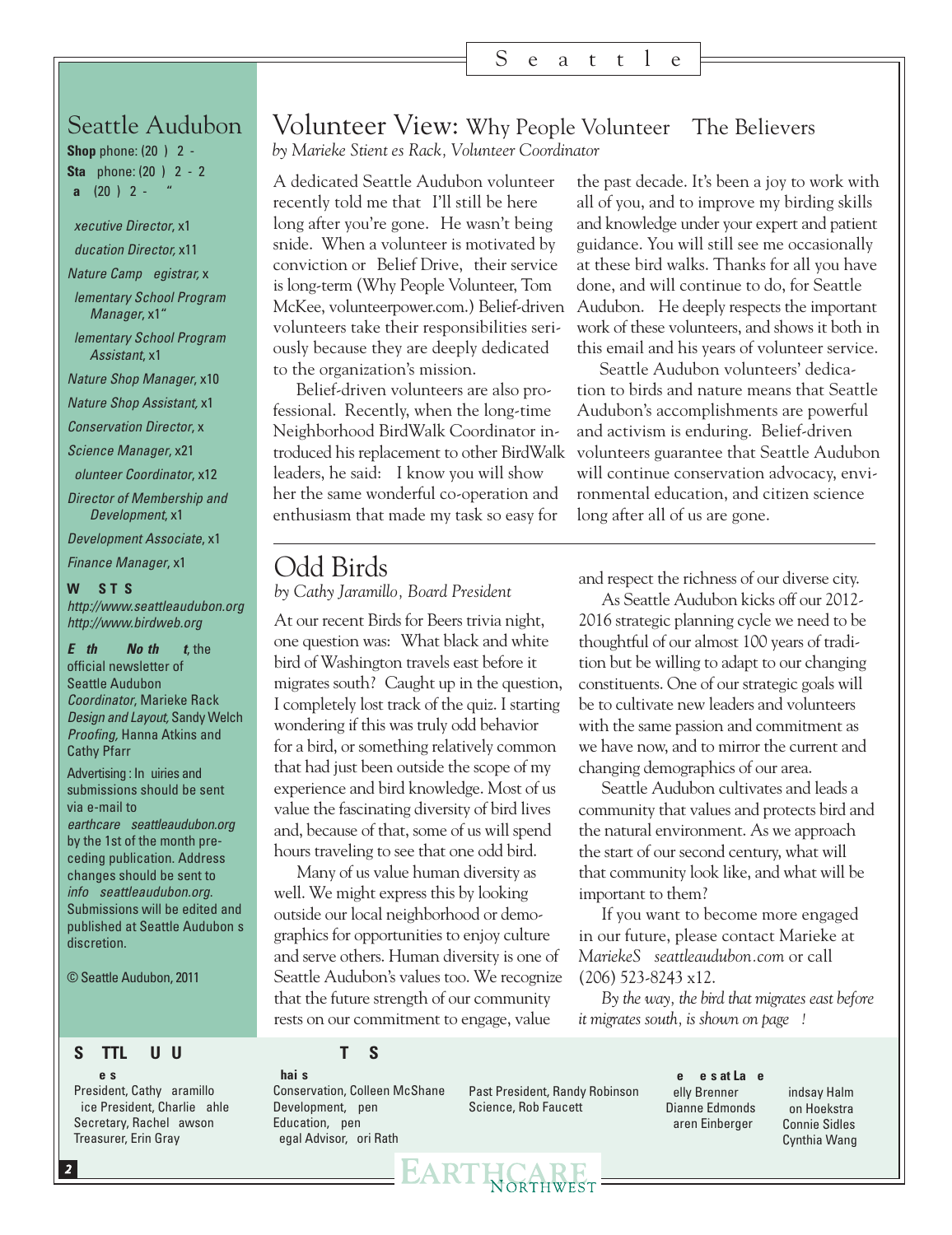## Volunteer Spotlight: Kelly Jewell

*by Jill Walters, F N Program Assistant* 

Kelly Jewell knows the importance of birds: Even when you can't see them, you can hear them. They're good indicators of what's going on. Even if I'm running on a trail in the woods, I can still hear the birds." Jewell, her husband Michiel, and their dog spend as much time outdoors as possible.

With a Masters in Forest Science, Jewell works at a non-profit that helps businesses make responsible, green choices. Her interest in conservation drew her to Seattle Audubon, initially volunteering with the Northwest Shade Coffee Campaign. She is now a veteran volunteer for the FUN program, sharing her love for nature and birds. She says the best part of FUN is hearing what the kids come up with, and seeing their enthusiasm with



the lessons. It's good to connect with them on that level." Jewell hopes to see more inspired kids in the future. We need more optimism – not so much doom

and gloom about the environment. That turns a lot of people off. We need to focus on solutions rather than what is wrong.

## Volunteer Spotlight: Stephanie Moore

*by Jill Walters, F*  $\bar{N}$  *Program Assistant* 

Stephanie Moore was first introduced to the magic of nature by her mother. "She always found great little spots for us to get away, said Moore. She was the first naturalist in my life. She led by example  $-$  always prioritized getting out there.

Moore has turned that fascination for observing nature into work with children and the environment. With an M.S. in Outdoor and Environmental Education, she teaches throughout the year while also running a small business. With minimal free time, she says that Seattle Audubon offers the ideal flexibility for a volunteer. Over the years she has volunteered with numerous programs, currently helping with the FUN program. She adores the students. Each child brings their own creative approach. It makes it all very dynamic," she said.



Moore and her husband, Nathan, enjoy taking walks and following our curiosities," all while observing the environment surrounding them. She hopes that

everyone can learn from the environment. The totality of our experiences is situated in the environment. We need to move toward building an interconnectedness."

#### **SEATTLE AUDUBON MISSION STATEMENT**

Seattle Audubon cultivates and leads a community that values and protects birds and the natural environment.

Seattle Audubon is a nonprofit  $01(c)$ () organization.

**In est in the Ft re** Mae a **Be** est to Seatt e A bon Shawn Cantrell  $(20) 2 - 2$ , x1 *shawnc@seattleaudubon.org*



Winter 2011/12 **SEATTLE AUDUBON CENTER**  an NATURES OP Hours: Mon-Sat 10AM to PM 0 0 th Ave. NE Seattle WA " 11  $(20) 2 -$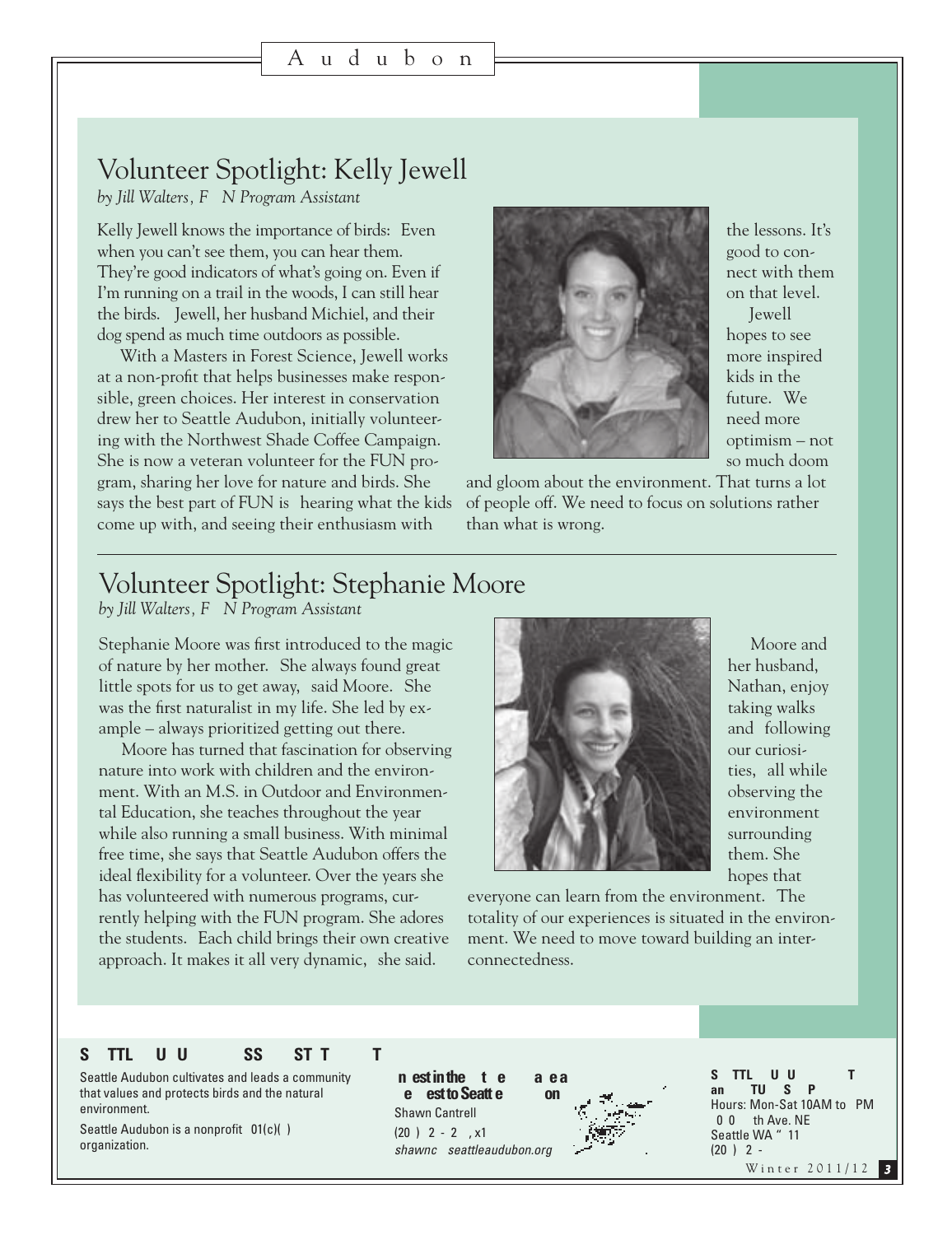#### Appreciation

## **Thank You, Donors!**

Seattle Audubon gratefully acknowledges the following individuals, corporations, businesses, government agencies, and foundations for their generosity to protect birds and the natural environment. This list reflects contributions of \$100 or more made during the fiscal year July 1, 2010 through June 30, 2011.

#### **Individuals**

Margaret Akin Ellen Blackstone and Chris Altwegg Nancy Alvord Katharyn Alvord Gerlich Jean and Russ Amick Phoebe and Lucius Andrew The Angell-Bundy Family Hall and Dorothy Baetz Shannon Bailey Barbara Banks Jacqueline Barnett Eleanore and Richard Baxendale Diane Bell Dolores Biggins Tom and Lori Birtley Vicki and John Bjorkman William and Mary Black Thomas Blackshear John Blackwell and Gretchen Geyer Barbara Blair Barbara Boardman The Boba/Humphrey Family Robert Bocko Bob and Elsie Boggs Wallis Bolz and Larry Powelson William Booth Elisabeth Bottler Virginia Bound Priscilla and J. Ray Bowen Allan and Sally Boyce Floyd and Helen Bragg Paul and Debbi Brainerd Patricia Brandt Gary Breidenstein Peter Briglia and Joan Miller Randall Brook and Melanie Rowland Marshall and Jane Brown Rodney Brown and Catherine Conolly Wanda and Morry Browne Mary Bryant Ann Bucher June Buchman Julie and Bill Buck Jane and Frederocl Buckner Gro Buer and Bruce Williams

Jennifer Bundy Sylvia Burges Nancy and Robert Burr Marvin Cooper and Bi-Hoa Caldwell Stan and Sue Carlson William Carr C.R. Chadwick Ronald Champoux Erin Gray and Caroline Chan David and Lynne Chelimer Cheryl Childs Marian Childs Susan Chloupek Jeri Chonle Hoang-My and Per Christensen Julie and Carl Christianson Hugh and Suzanne Clark Owen and Barbara Clark Shirley and Robert Clark Judith and Steven Clifford Timothy Clifford Steve Clyne Charles Cohen and Ellen Dede Lori and Chris Cora Carolyn Crockett and Bob Brooks Paul Cunningham Tom Darden Henrietta and Aubrey Davis Calisle Dean Edith Demmert Erik Desbois Nancy Desilva Paul Detmer and Kathleen Roach Roberta DeVore Chris Diehl Peggy & Brad Diggs Mary Doherty Diane Doles and Jonathan Cooper Shirley Doolittle-Egerdahl Charles and Deborah Dowd Ray and Vicky Downs Patricia Drummond Michael Dryfoos and Ilga Jansons Bert and Laurie Ann Dudley Orie Dudley Phil & Sylvia Duryee

The Eagan Family Pamela and Kenneth Eakes John Edison Rick and Dianne Edmonds Karen Einberger Lynda Emel Bettina Emerson Francisca Erickson Jill Ericsson Brock Evans Rebecca Evans and Jack Gossett James and Birte Falconer Linda Falconer Zane Weaver and Kathryn Fantasia Robert Faucett Hugh & Jane Ferguson Foundation Al and Joyce Ferkovich Richard and Marjorie Fiddler Stanley and Jane Fields Jeanette and Matt Fiess Drew Fillipo and Susan Griffith Judith Finn John Fischer Marion Fisher F. Bartow and Marilyn Fite Marlene and David Foster Ann Fowler Jonathan and Anne Fox John and Elvera Friars Rachel Garson and Mike Storie The Gaskill-Gaddis Family Gail Gatton and Mark Wittow Mary Beth and Dick Gemperle Stephen Gerstle Henry and Jennifer Gordon Joan Goverman Paul and Claire Grace Dean Granholm Steven Grayson George and Catherine Greer Julia and Christopher Grose Robert Guild Lucy Hadac The Haggard-Thoreen Family Steve Hallstrom and Cecelia Boulais Lindsay Halm Mark and Deborah Hamby Susan Hamilton and Timothy Bates Susan Hanover and Alan Susnow Juliet Harding Stephen Haris D. Eric Harlow Jenet and Norman Harold Gwynneth Harris Lorraine and Dennis Hartmann Nancy Hauser

Helen and Dwight Hawley Micheal Hayes and Mary Moser Kathy Wehle & Theresa Haynie Frederick and Peggy Hazeltine Nancy Helm Robin Hennes Anne Cunha and Judith Hoefer Charles and Marie Hoffman John Hogan Alyson Holberg Joanne & Staser Holcomb William Horder Doris Horn Daniel J. and Twyla Hoskins Luanna Iverson Stella Jacobs Ken and Rachel Jacobsen Sukey Janes Catherine and Jake Jaramillo George and Betty Johnson Larry and Lani Johnson Lynn Johnston Melinda and Bruce Jones Jim and Diana Judson Dysa Kafoury Charles and Carrie Jane Kahle William and Ann Keppler Jacqueline Kiser Renee and Jim Klein Alan Knue Anna Kopitov Penny and David Koyama Julia Kruger John Langdon Marsh Kathy and Paul Lantz John and Nanette Latham Rachel Lawson and Joseph Brown Janetta Lee Jon Leland Ron and Peggy Levin Carla Lewis Penelope Lewis Tiffany and Tor Linbo Ann Zavitkovsky and Parker Lindner Ronald Lindsay Maxine Linial Kathleen and Brian Linnell Ilon Logan Laura Lundgren Bruce Macon and Diane De Ryss Susan MacRae Thomas and Cricket Markl Jeanne Marrazzo James Marron Nancy and Lee Marsh Lausanne Marshall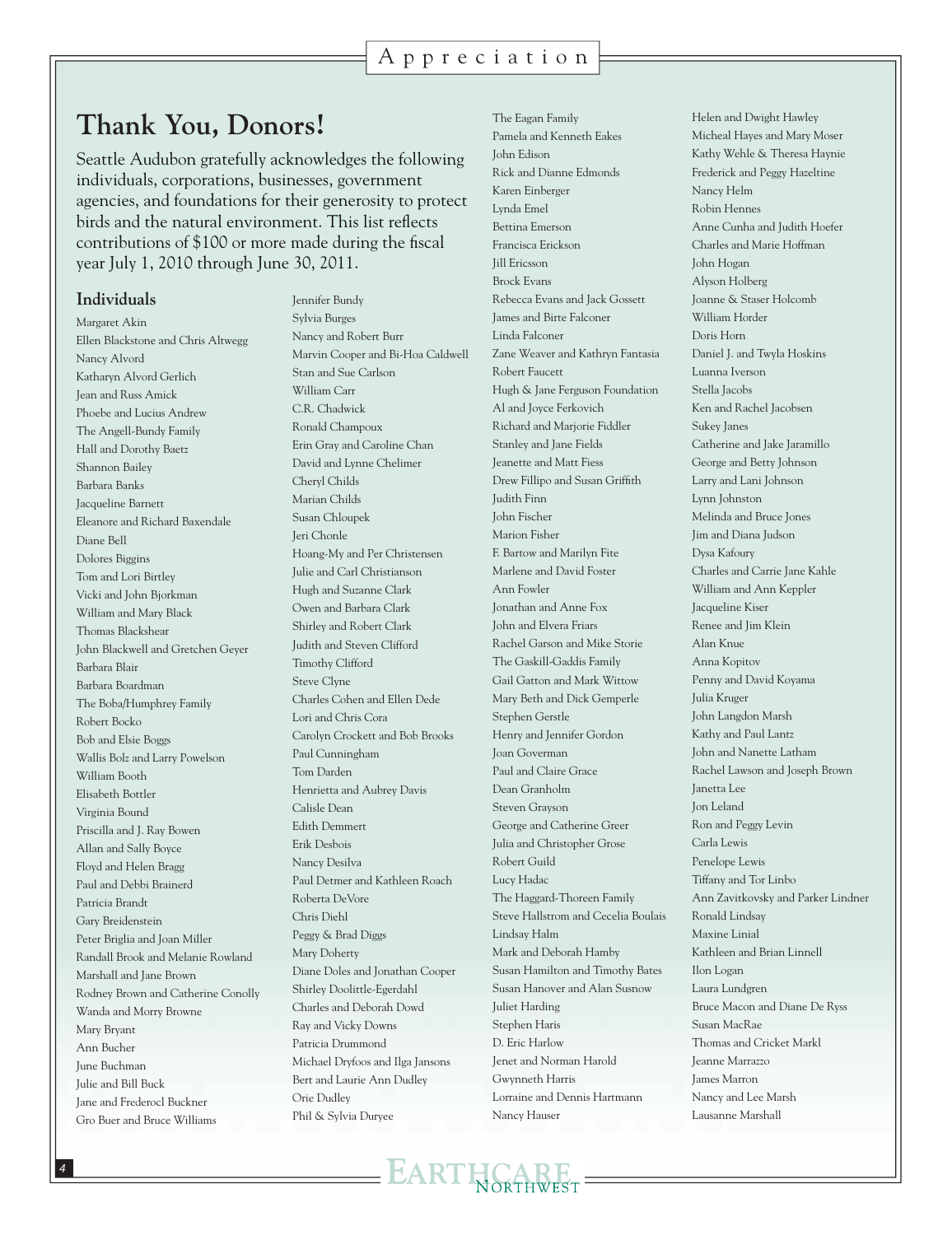#### Appreciation

Louise and Bernard Martell Anna Martin Teri Martine Frederick and Anne Matsen Martha Maurer Lynn McCaffray Florence Peterschmidt and Eve McClure Deirdre and Jay McCrary Mark and Jennifer McDonald Bill McJohn Colene McKee and William Denzel Craig McKibben and Sarah Merner Laine McLaughlin Patrick and Minori McMillan Colleen McShane and David Batchelder Matt Mega Raymond Megill Christian and Patricia Melgard Katie and Steve Messick P C Mickiewicz Sandy and Gregory Miller Ellen Monrad Michael Moore Virginia Morrison Sandra Moss Martin Muller Raul and Christine Mustelier Lois Mustonen Julie Myers Wesley and Suanne Nagata Martha and Eugene Nester Whitney and Jerry Neufeld-Kaiser Cass Nevada Katherine Newton Cecilia Nguyen-Eldridge David and Laura Nicol Nancy Nordhoff and Lynn Hays Stephen O'Brien and Kim Nguyen O'Brien Thomas O'Callahan Jeanette O'Connor Walter and Patricia Oelwein Shari Okada Garth Olson Leo and Linda Orynawka Jay Donald and Judith Ostrow Karen Overstreet and John Reed Dave and Judy Ozuna Terry and George Pagos Sarah Patterson Cecilia Paul and Harry Reinert Jack and Jane Pauw James Peckenpaugh and Susan Partnow Richard and Kelly Pelz Ruth Pelz

The Pembroke Perlin Family Sandra Perkins and Jeffrey Ochsner Glenna Peterson Peggy Peterson and Fred Rowley Mary Pigott Lawrence & Gretchen Plummer Sarah Potter Dorothy and Randy Poulsen Jack and Carolyn Prelutsky Sandra Prince Bryan and Pamela Pule Steven and Gloria Pumphrey Megan and Greg Pursell Cynthia Putnam & Mark Groudine Lori Rath William and Allyn Rathman Genevieve Reckamp Mike and Shelly Reiss Barbara and Gerald Retzlaff Debra Revere Mari Jalbing Donald and Joan Roberts Roberta Roberts and David Gimmestad Randon Robinson Margery Robison Carlyn and Michael Roedell John and Leslie Rogers Thomas Rohrer and Valerie Weber Eli Rosenblum and Adrienne Sellers Miriam and Samuel Roskin Anna and Thomas Rudd Christine and Bill Rundall Karen Ruppert Francie Rutherford Richard Rutz Jessica Ryan Harvey Sadis and Harriett Cody Kyle Samuels and Christopher Osborn Marilyn Sandall Thomas and Frances Scheidel Joan and Mike Schmidt Randolph and Barbara Schnabel Lynn and David Schueler Jean Schweitzer Charlotte Sedgley Linda and Rick Sedgley Karen Shea Constance and Nathan Sidles Jim Simpkins Kathy and Arn Slettebak Damiana Smith Eric and Alice Smith George Smith Donna Smith and Geoffrey Snyder Claudia Spotts Helen St. John Phyllis Stark

Russ and Elsa Steele Barbara Stein Joan and Douglas Stewart Valerie and Craig Stewart Philip and Susan Stoller Marcia Stone Virginia Stout Laura Stusser-McNeil and KC McNeil Michael Subit and Leslie Hagin Anita Swaney Gwendolyn Sweeney Anne Takekawa Martha Taylor and Dennis Lund James and Janice Thomas Joan Thomas Sara Thompson Susan Thompson Mary Anne Thorbeck Donald and Kay Thoreson Laura Thorne and Alan Greenbaum Eric Thorsen and M. Brinclund Erica Tiedemann and Bill Way Hugh Tobin V. Linda Tofle Judy Tomassene Holly Townes and Gary Witzel Barbara Trask Gail Trotter and Paul Allen Joan Trunk and Pat Siggs Pieter and Tjitske Van Der Meulen Madeline and John Wall Timothy and Christine Walsh Cynthia Wang and Les Beletsky Phoebe Warren Mary Jo Watanabe John Webster Paul and Barbara Webster Sarah Weiner and Ian Shuman Kristi and Thomas Weir Bryan and Katie Welsh Herbert and Sharlene Welsh Kara Westhusing Kevin Wheeler Elizabeth Wheelwright Ellen Wijsman and Ethan Merritt Peter and Joeve Wilkinson Annelliot Willis and James Nida Richard and Bettina Willson Cynthia Wilson and Michael Carsiotis Nancy Wilson Harriet Winkelman Fritz Wollett Francis and Bunny Wood Sam Woods Lois and Phil Woolwine Jerry and Nancy Worsham Cheryl Wotus

Paul and Susan Wyckoff Susan Yates Sarah Yeager Lisa Youel Richard and Connie Youel Mark and Katherine Young The Zehren/Goldsworthy Family

#### **Corporations and Businesses**

Adobe Systems, Inc. Boeing Company Botanica Fairmeadow Nursery Google, Inc. Grounds for Change IBM Madrona Nursery Microsoft Corporation Piper's Creek Nursery Steamboat Island Nursery Tadpole Haven

#### **Bequests**

Marion Kerr Chadwick Robert Guild Sonia O. Kemp Katherine A. Warren

#### **Foundations, Government Agencies and Organizations**

Bill & Melinda Gates Foundation Bullitt Foundation D.V. & Ida McEachern Charitable Trust General Electric Foundation Horizons Foundation Hugh and Jane Ferguson Foundation IBM Corporation Matching Grants Jeffris-Woods Foundation Northwest Fund for the Environment Patagonia Environmental Grants Schiff Foundation Sustainable Path Foundation Washington Women's Foundation

#### **In-Kind Donations**

Alison Wysong & Christine Mahoney Bishop Victorian Hotel Captain Whidbey Inn Filson John Howie Restaurants Karen & David Adair Sleeping Lady Mountain Resort Virginia Morrison Vortex Optics Wedgwood Ale House

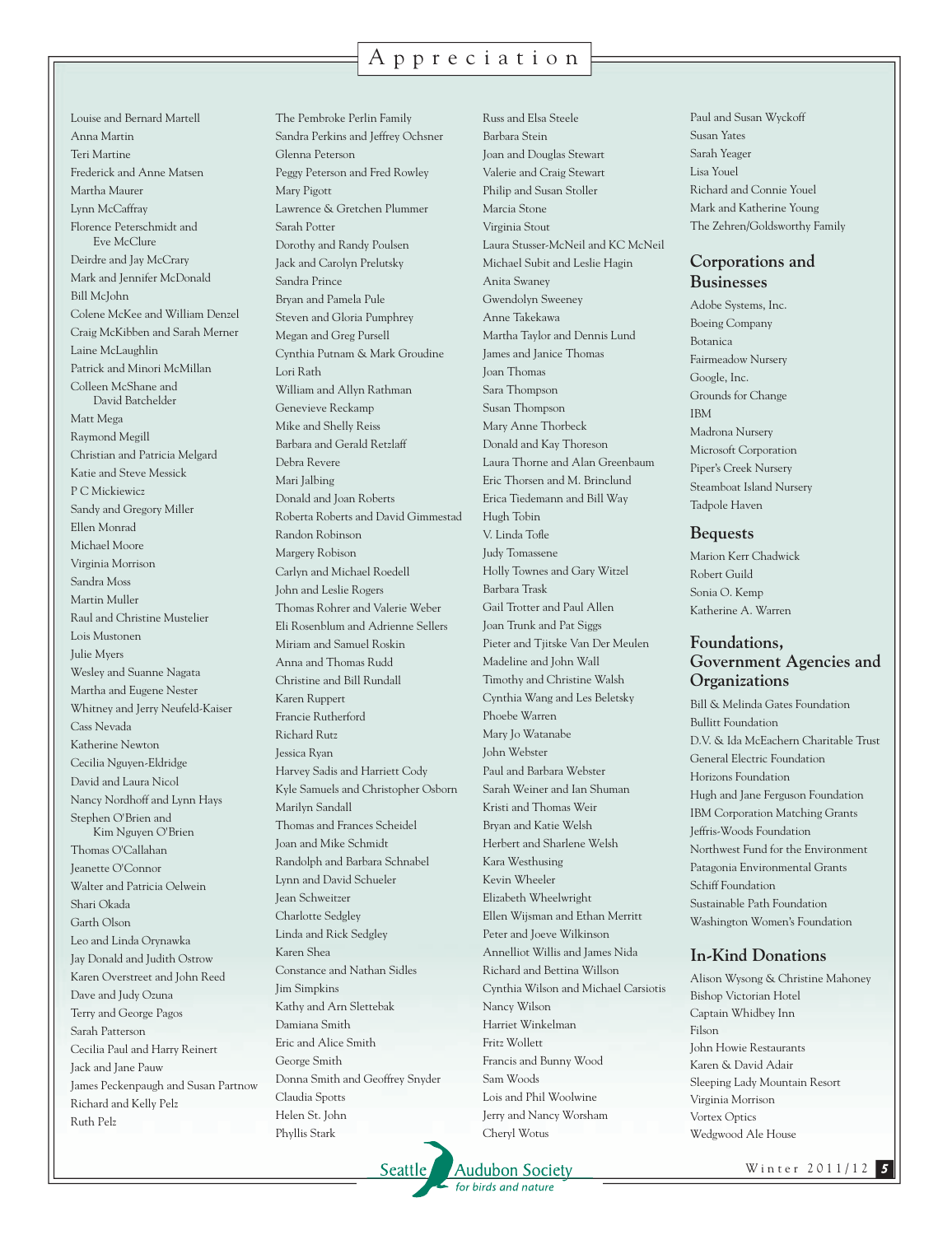# Annual Report: Fiscal Highlights for the Year Ending June 30, 2011

Fiscal health means Seattle Audubon cultivates and leads a community that values and protects birds and the natural environment.



| Assets                |    |            |
|-----------------------|----|------------|
| Cash and short        |    |            |
| term investments      | \$ | 425,844    |
| Receivables           |    | 32,101     |
| Inventory             |    | 139,451    |
| Other current assets  |    | 12,863     |
| Land, building, and   |    |            |
| equipment - net       |    | 634,412    |
| Long-term investments |    | 2,218441   |
| <b>Total Assets</b>   |    | 3, 63, 112 |

## Liabilities and Net Assets

| Liabilities                  |              |
|------------------------------|--------------|
| Payables & accrued expenses  | \$ 81,823    |
| Deferred Revenue             | 72,030       |
| <b>Total Liabilities</b>     | 153,853      |
|                              |              |
| <b>Net Assets</b>            |              |
| Undesignated                 | 883,681      |
| Restricted                   | 1,256,139    |
| Endowments and               |              |
| Permanent Funds              | 1,169,439    |
| <b>Total Net Assets</b>      | 3,309,259    |
| <b>Total Liabilities And</b> |              |
| Net Assets                   | 63,112<br>3. |
|                              |              |

*\* Restricted net assets include grants, gifts and investment earnings from endowments that are restricted in use by the donor. This includes the Conservation Action Fund.* 

*\*\* Endowments and Permanent Funds* 

| Martin Miller Fund                         | 27, I     |
|--------------------------------------------|-----------|
| Ha el Wolf ids For<br>The Environment Fund |           |
|                                            | 07,002    |
| Della Patch Education Fund                 | 200, 1    |
| Bob and Eleanor Grant                      |           |
| Education Endowment                        | . 0       |
| Ellerbeck Education Fund                   | 7.000     |
| egal Fund                                  |           |
| <b>Total Endowments and</b>                |           |
| Permanent Funds                            | 1,169,439 |

The Martin Miller fund and the investment in*come derived from it provides for the purchase of land with significant habitat value.* 

The General Fund revenue and expense charts were prepared using Generally Accepted Accounting Principles, or GAAP. To receive the complete Seattle Audubon financial statements, please call the Seattle Audubon office at 206-523-8243, ext. 15.

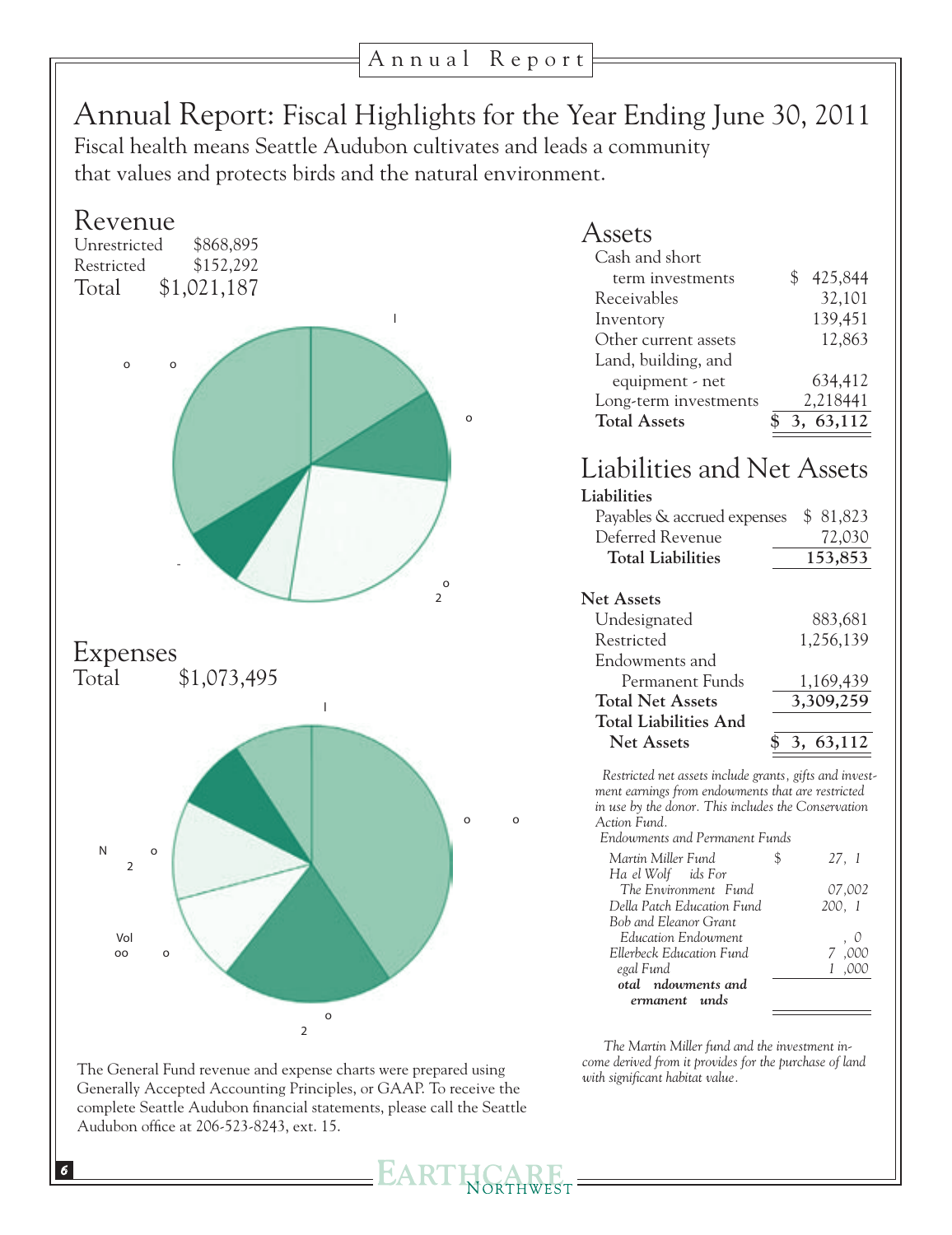## Bird's-Eye View: 2011 Year in Review

#### **Membership Engagement**

This past year Seattle Audubon helped our members and the public connect with birds and nature through **Program** eetings and presentations. Guest presenters such as authors Jim Lynch and Lyanda Haupt, and conservation photographer Daniel Beltra, provided educational and entertaining insights into birds and birding. Our expert volunteers led dozens of **Neighborhood Bird Walks** and **Field Trips**, ensuring that participants got the most out their experience. These outings visited locations around the state and observed many different bird species during each trip.

Volunteers continued to serve as the backbone of Seattle Audubon. Our volunteers contributed in countless ways, sharing their diverse skills and expertise. Over 500 volunteers helped bring our mission and vision to life by working in Seattle Audubon programs, and sharing their graphic design expertise, administrative help, legal skills, gardening talents, and IT/computer skills, just to name a few.

Though sales were a little below budget this past year in **The Nature Shop**, net income was 69% greater than budgeted thanks to controlling expenses and improving profits. And thanks to the volunteer corps who provide members and customers with exemplary service to allow Shop staff the time to control expenses and plan for greater profitability.

#### **Conservation Advocacy**

From Marbled Murrelets to Pileated Woodpeckers, our conservation program was busy protecting habitat, raising awareness, and connecting people with birds and nature.

#### *Regional* ssues:

In April, Governor Gregoire signed landmark legislation that significantly advances protection of Washington State's environmental resources from the impacts of a potential major oil spill. Seattle Audubon volunteers were instrumental in getting this legislation passed and will actively participate in new rule-making procedures next year. Seattle Audubon also continued its leadership in addressing the impacts on bird species from wind power development on forest ecosystems. We successfully stopped development of the ill-conceived Radar Ridge project, proposed for construction in the single

best location in the state for creating new Marbled Murrelet habitat. In addition, we advocated for appropriate siting, monitoring, and mitigation for two other proposed wind power projects in western Washington, seeking a balance between future wind development and our birds.

#### $rban Habitat:$

Seattle Audubon continues to lead on urban forest issues. Our Conservation Director serves as chair for the City of Seattle's Urban Forestry Commission, helping to bring together all urban forest related City departments for the first ever public summit. Seattle Audubon also completed the first phase of **Canopy Connections**, culminating with a public open house and neighborhood walk in Columbia City. We also created a detailed neighborhood habitat mapping process that includes tree planting opportunity maps as well as improved ways to accurately inventory neighborhood tree canopy cover.

#### Citi en Science:

Seattle Audubon's Citizen Science programs have continued to expand. Camp Long in West Seattle joined eight other parks as the most recent **Neighborhood**  Bird Pro ect site. Sophisticated analyses that incorporated NBP data from Magnuson Park appeared in the spring issue of Earthcare Northwest. The 164 participants in the 85th Seattle **Christmas Bird Count** were greeted by clear, sunny weather, although our species total just met our decadal average of 121 species. Last



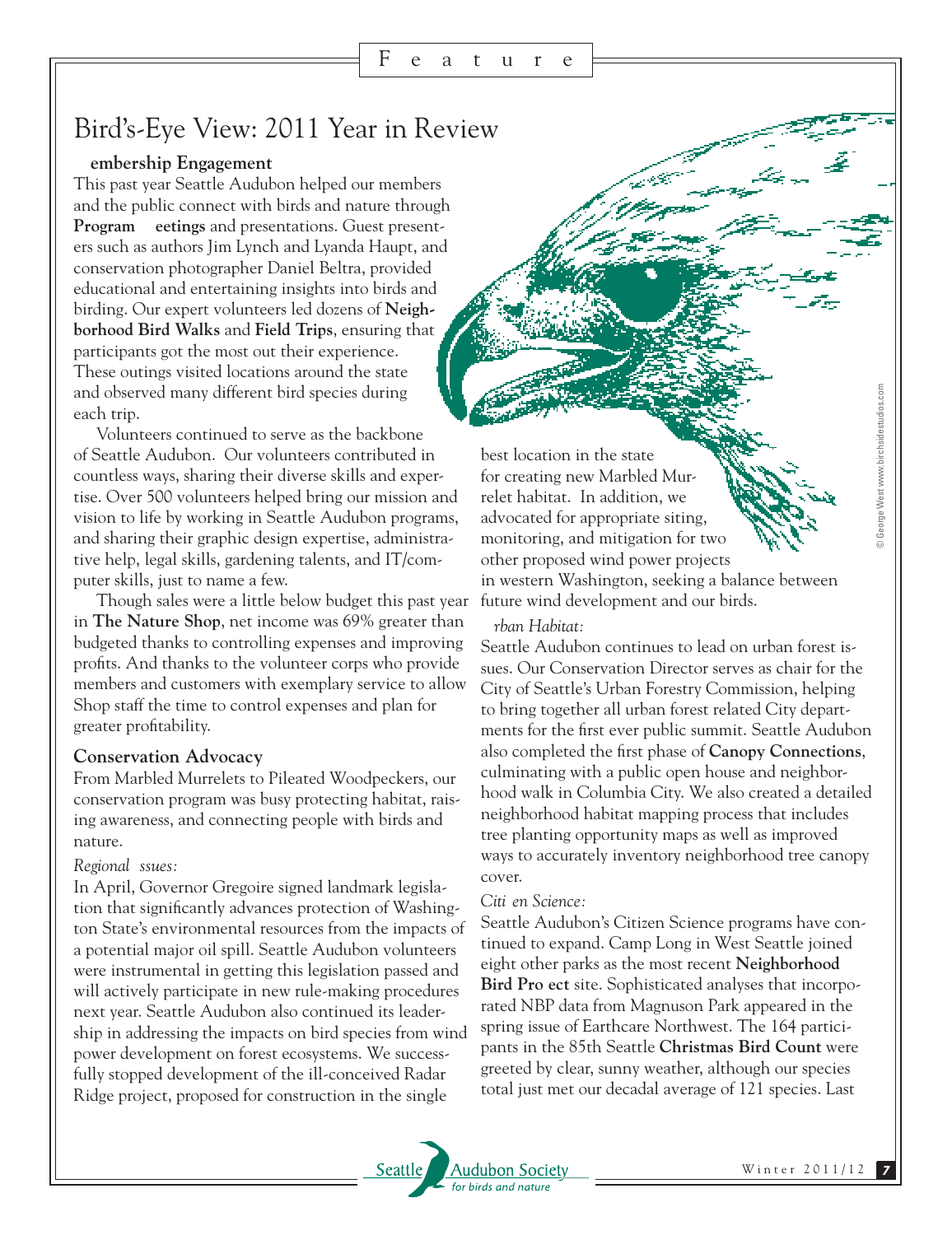### **Odd Birds:**

*From page 5*

What black and white bird of Washington travels east before it migrates south?



*The Bobolink*

winter, nearly 260 volunteer hours were spent collecting data for the **Puget Sound Seabird Survey**. Volunteers tallied 52 species, including PSSS firsts: Sabine's Gull, and Ruddy and Long-tailed Duck. October marked the start of the fifth PSSS season; nearly 90 volunteers simultaneously collect data on seabirds at 68 survey sites from Whidbey Island south to Olympia. Seattle Audubon's most popular website, BirdWeb. org, molted into bright new plumage: a new layout, larger images, and species and birding sites of the week.

#### **Environmental Education**

How many of you had some sort of experience during your lifetime that led you to be passionate about birds and nature? These experiences are exactly what Seattle Audubon's youth and adult education programs are all about; exposing both our younger and more mature students to the natural world through education about birds and the environment.



*Experiential environment education*

*Elementary School Programs:*

This past year, with the help of over 70 volunteers, Seattle Audubon's Elementary School Programs (**FUN** and **FUN E** plor**ers**) served over 600 youth in Seattle Public Schools. 3rd and 4th grade students spent over 8 hours learning about their schoolyard habitat and, on average, showed a 13% increase in environmental science knowledge.

5th grade students in the program build on that earlier knowledge, learning about birds and understand the connection between birds and native plant habitats. This year in partnership with EarthCorps and with funding from TogetherGreen, 80 students from Alki and Graham Hill Elementary Schools participated with Seattle Audubon to remove over 2,025 square feet of invasive plant species during an all-day field trip. Each class created a native plant field guide and spent a day at a city park near their school, identifying birds, removing invasive plant species, and determining ways in which they can protect and restore native plant habitats for birds and beyond! The students that participated in the program showed a 25% increase in environmental science knowledge by the end of the program.

*High School Program:* 

The **BirdWatch** program, made up of 12 active teen participants and 4 active volunteers, completed another successful year. At monthly meetings, teens were able to hear from professional scientists who work with birds or in the area of conservation. Students continued their work with Puget Sound Bird Observatory's (PSBO) Wintering Bird Color banding project. These banding demonstrations take place at Seward Park, and give the students the opportunity to share their bird knowledge with the public, and encourage the local community to participate in the on-going project sponsored PSBO. The Cascade Bird Banding Camp provided field training for 7 teens for 5 days this summer.

#### *Nature Camp:*

**Nature Camp** provided a fun, safe, and educational summer day camp program for more than 300 students from around the Seattle area. This summer we piloted two new camp sessions, There's A Worm in my Dirt!, which focused on composting and decomposers, and Creating Art through Nature, where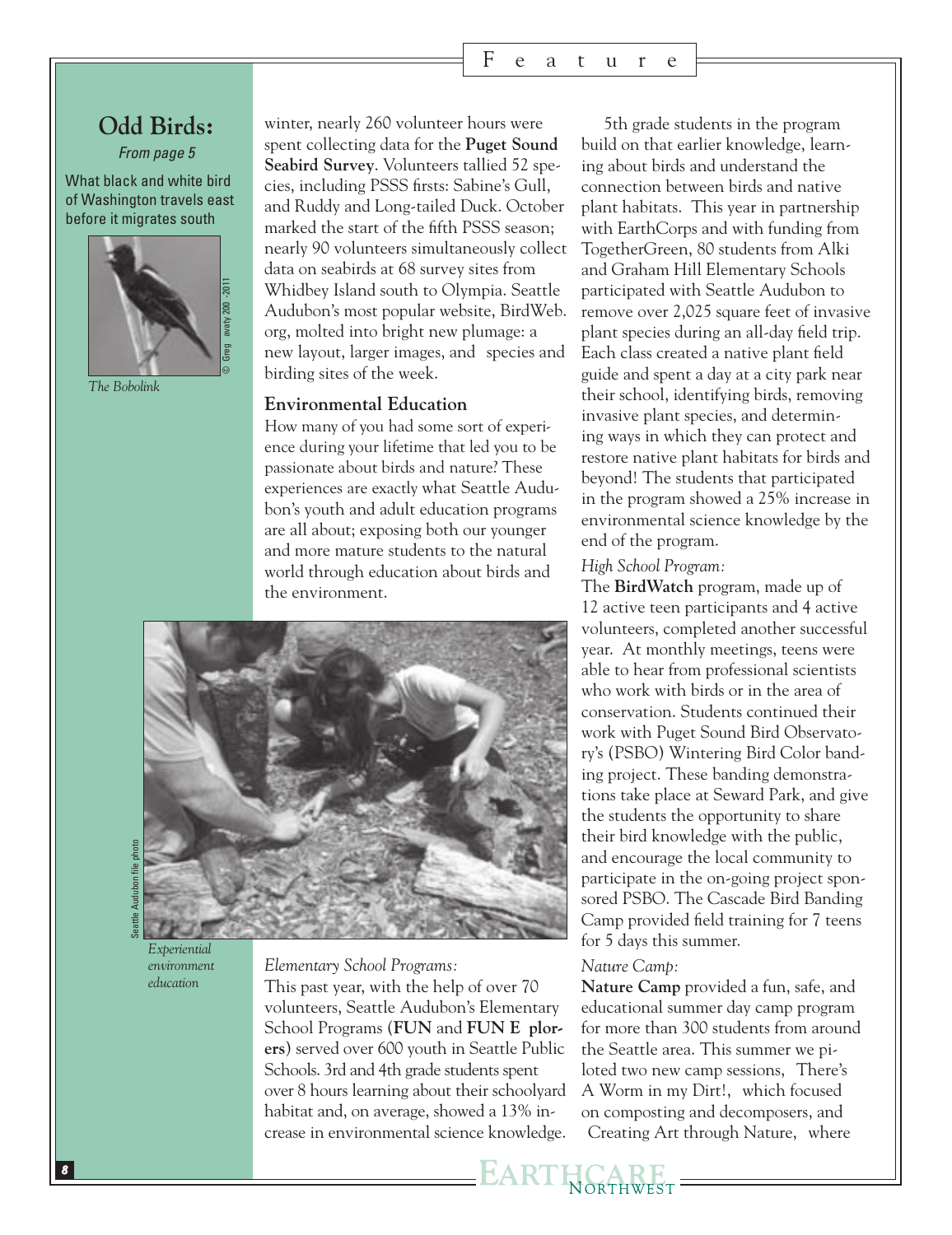campers learned about painting, nature journaling, and drawing from professional artists. With the help of a University of Washington Capstone intern, we were able to evaluate the success of those two new camp sessions.

#### *Adult Education:*

The Adult **Classes** program provided hundreds of students with 16 different class options over the last year. Offerings covered topics ranging from beginning birding to the woodpeckers of Washington to birding by ear. In addition, we trained our 9th class of Master Birders; this intensive, two-semester course focuses on the identification and natural history of Washington's birds (see below for more details on this year's class).



*Nature Camp beach field trip.*

## Master Birder

It is with great pleasure that Seattle Audubon announces the 2011 graduates of Seattle Audubon's Master Birder program! After a 3-year hiatus to regroup and reinvigorate interest, we had 23 exceptional students complete the intensive, advanced bird program. With the help of Master Birder graduates and other volunteers, students had guest lectures, went on field trips, and were instructed by Dennis Paulson, who has been leading the program for more than 15 years. Seattle Audubon thanks all the Committee volunteers who organized and facilitated the program while it was in session.

CONGRATULATIONS to Seattle Audubon's twenty-three 2011 Master Birder graduates:

Karen Adair Emily Bishton Paula Crockett Charles Crow Christina Doherty D. Eric Harlow Carl Haynie Shelley Horn Gary Kelsberg Tiffany Linbo Lisa Moore Stephanie Moore

Phylis Moss Jim Owens Scott Ramos Jeanelle Richardson George Ritchotte Mary Anne Rossing Amy Shumann Shep Thorp Carmine Vincenzo Mark Wolff Susan Yates

Thanks to all graduates for their hard work!

The next Master Birder class will begin in September 2012. More details will be posted on our website this spring including details on an informational open house in May 2012 and the



Winter 2011/12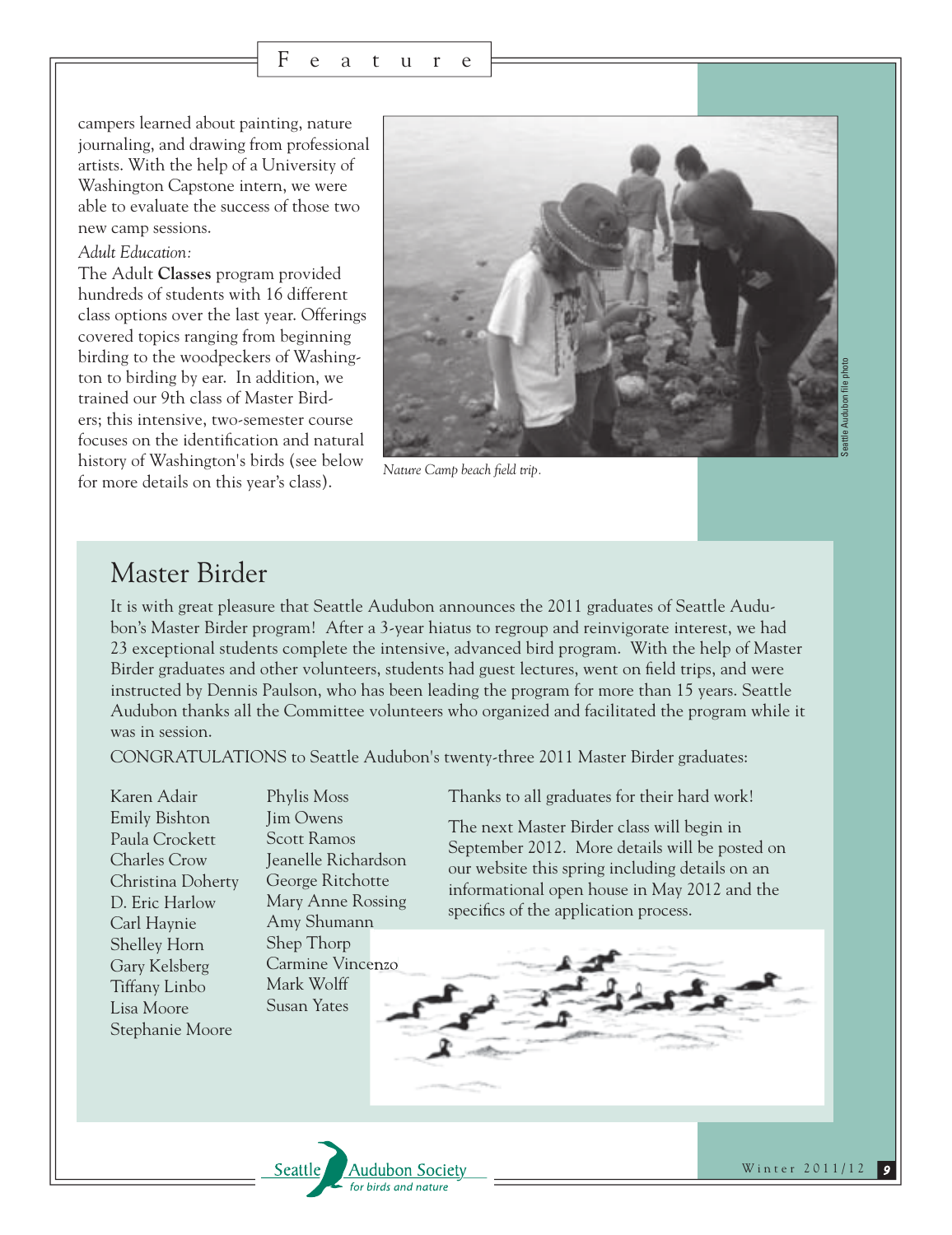### **Class Information**

Full details on these classes will be available Dec. 1 at: *www.seattleaudubon.org.*

#### **Registration:**

Seattle Audubon members receive a discount. Preregistration re uired. You may register in person at Seattle Audubon Nature Shop, 0 0 th NE, Seattle, WA, Monday-Saturday, 10:00 a.m.  $-$  :00 p.m. or by phone  $20 - 2 -$ 

#### **Ref** n s

Full refunds are available for cancellations with at least 14 days notice. No refunds are given with fewer than two weeks notice.

#### *Location:*

Locations vary. See class description for location. Check website or call The Nature Shop for directions.



#### **Winter Gulls of Puget Sound — the Adults**

*with Michael Donahue, Gull Expert, Pelagic Guide* 

Gulls are one of the most challenging groups of birds to identify. You've been saying that you want to take a gull ID class, so now's your chance!

Two classroom sessions will cover identification of all adult gulls that regularly occur in Washington in winter. There may even be a rarity thrown in. There will be a half day (8:00 a.m. to 12:00 p.m.) field trip to visit several local gull hotspots on south Lake Washington.

**Lectures:** January 10 & 17, 7:00-9:00 p.m.

#### **Owls of Washington**

with Jamie Acker, wler, Educator and Researcher

Participants in this class will learn about the 14 species of NW owls. You will also be introduced to the art of owling via a multimedia presentation and lecture.

At time of registration participants may choose one of two field trips to Bainbridge Island, where Barred Owls and Northern Saw-whet Owls should be found and other species are possible. If there is interest, the Saw-whet banding station can be opened. Participants will be responsible for providing their own transportation; options for carpooling can be organized at time of lecture.

**Lecture:** Saturday, January 28, 1:00- 4:00 p.m.

**Location:** Center for Urban Horticulture (CUH), Douglass Classroom,

3501 NE 41st Street, Seattle, WA 98195 **Field Trips:** Sunday morning, January 29 or February Burrowing wl



© Tom Sanders

5. Backup dates: February 11/12. **Field Trip directions:** Take the 2:10 am Seattle to Bainbridge Island ferry Sunday morning (two hours after midnight Saturday), and meet the instructor on Bainbridge Island.

**Location:** The 2100 Building, 2100 24th

**Field Trip:** Saturday or Sunday, January 21 or 22. Participants sign up for one of these days at the first class. If there are 12 or fewer in the class the field trip will be

**Cost:** \$70 members, \$85 non-members Lecture Only: \$35 members, \$50 non-

**Limit:** 26 for lecture and field trip, 14 for

Avenue South, Seattle 98144

on Saturday only.

members

lecture only

**Cost for lecture and eld trip:**  $$60$ members, \$75 non-members. **Cost for lecture only:** \$35 members,

\$45 non-members. **Limit:** 24 for lecture and field trip (12

per field trip.) 6 for lecture only.

**Beginning Birding** with Jack Stephens and Barry evine, Master Birder

Join Jack and Barry for a fun-filled and innovative approach to learning about birds and birding. We will incorporate sight, sound and habitat to create a holistic educational atmosphere. We want to pique your interest and motivate you so that you can enjoy one of the world's favorite hobbies. Participants will need to sign up for one of the two field trips at the first session.

**Lectures:** Wednesdays, February 1 and 8, 7:00-9:00 p.m. **Location:** Phinney Neighborhood Center, Room 6, 6532 Phinney Ave N, Seattle, WA 98103 **Field trips:** Saturday, February 4 or 11 An optional session on birding optics will be held on the th *from 6:30-7:00 p.m.*  **Cost:** \$55 members, \$70 non-members. **Limits:** 22 (11 per fieldtrip)

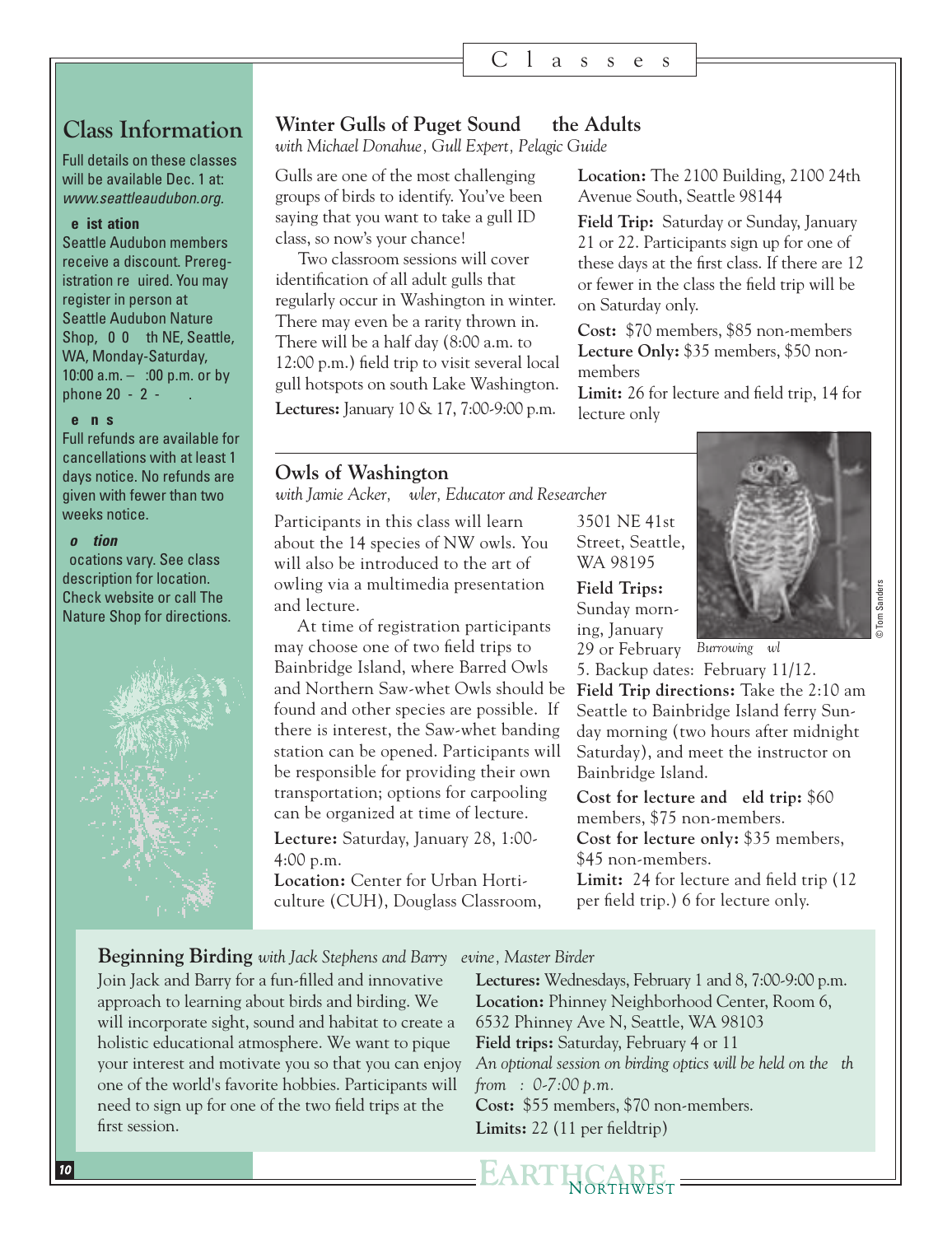## Audubon's Flyway!

*by Cathy Jaramillo, Seattle Audubon President* 

In October I had the opportunity to meet and hear National Audubon's new Chief Scientist, Gary Langham talk about National Audubon's new strategic plan. I came away energized by the opportunity to magnify our impact on behalf of birds and nature right here in Seattle and Puget Sound. Clearly, we're part of a national organization that is planning to work with its network much more effectively, and with much more focused impact, on behalf of birds and nature.

As a national environmental organization among many, National Audubon took a hard look at how they can make a difference. Their new emphasis is on bird habitat conservation along the major North American flyways, using existing citizen science from chapters around the country. Engaging people in bird conservation through strong science, education, and local action is really the focus of everyone in the Audubon family and resonates with what we are doing at Seattle Audubon. In the future, National Audubon will focus on flyway conservation – including conservation here in the Pacific Flyway – while working and sharing resources with local chapters and other conservation organizations.

Historically Seattle Audubon, as an urban chapter, has had a challenge linking our activities with IBAs (Important Bird Areas) that are well outside Seattle. The new flyway focus of National Audubon clearly places Seattle Audubon as an important partner within a critical network. By intentionally aligning our own goals with the flyway focus of National Audubon, we can accomplish the full power of Audubon in protecting birds and their critical habitats.

This doesn't mean ending the great work our chapter volunteers and staff

have been doing and will continue to do on other local and regional issues. But it does mean being mindful of the opportunities and support we can gain from working with our National partner. With other Audubon chapters around the state, we can expand our collective presence and influence both within the state and up and down the Pacific Flyway. Many birds are migratory, and this kind of flyway thinking is just what birds need from us!

What can Seattle Audubon do? We are looking for ways to support the new national focus on flyways within our own projects and plans; we are also collaborating with other chapters to support statewide initiatives (including conservation efforts and hiring a Chapter Coordinator); and most importantly we are engaging members in our chapter's citizen science, conservation and education programs!



Buf ehead are a common sight along the Pacific yway *between their coastal wintering grounds and the boreal forest where they breed.*

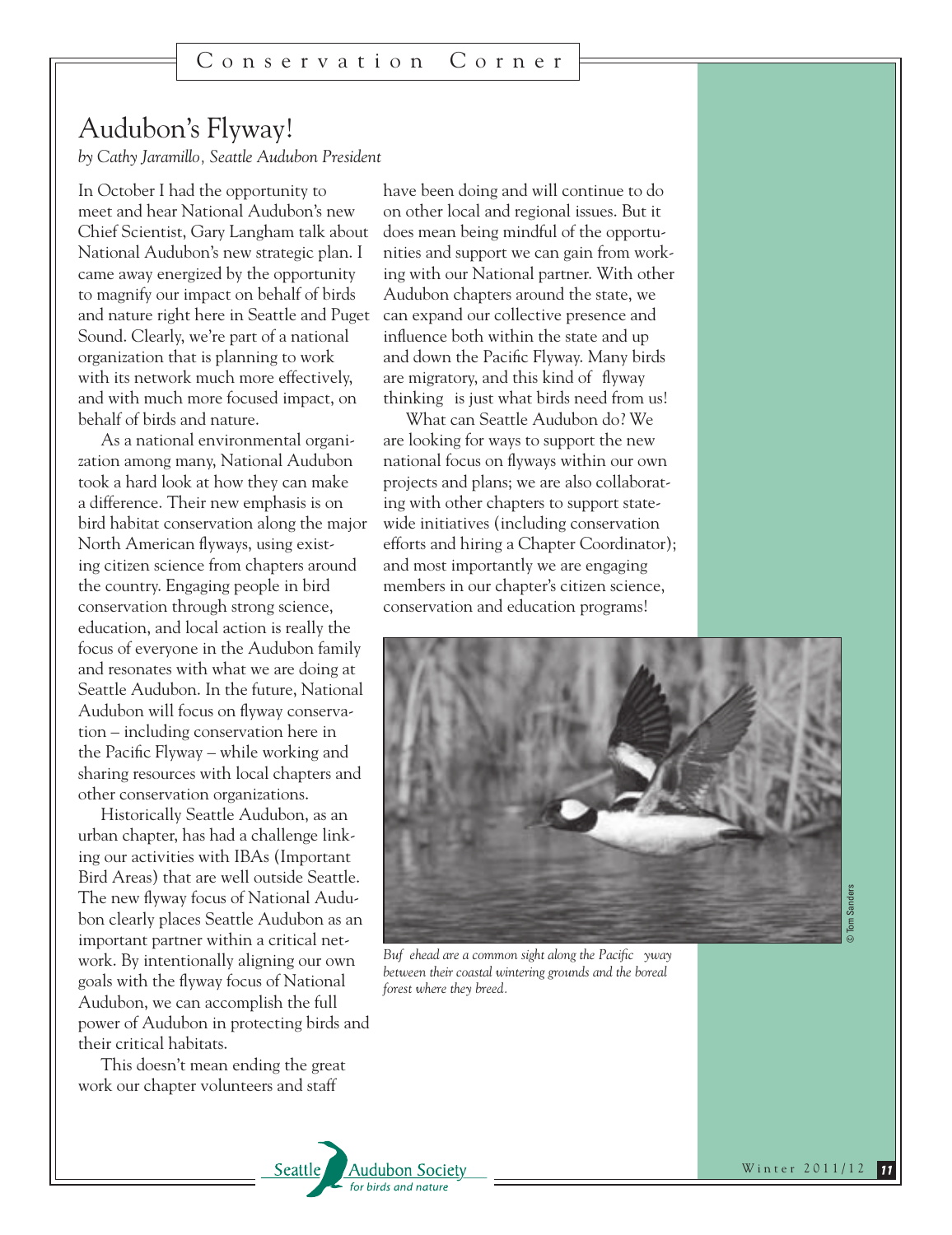### Field Trips

## **Field Trips– Rules of the Road**

While the way we publicize our regular field trips has changed, most of the other details remain the same, including the registration process. For detailed information on field trips offered in the next month, visit our website at *www.seattleaudubon.org.* You will find:

- A complete schedule of upcoming trips.
- A detailed listing for each trip, including destination, leader, meeting place, and a description of what you can expect to see.
- A checklist of what to bring.
- Carpool quidelines.
- Directions to the trip meeting places.
- **Registration dates and** process (this remains unchanged).
- General rules for field trip participants.
- A copy of the "liability release form" you will need to sign the day of the trip. *Like most other organizations that offer public field trips, Seattle Audubon now requires participants to sign a waiver as a condition of participating in these free services.*

The field trip schedule will be updated the first of each month, so be sure check our web site regularly!

## Fall/Winter Field Trips: *Trip Registration Changes*

*by Mark Wolff, Field Trip Committee Member* 

You can now register for field trips once they are posted to Seattle Audubon's website on the first of month. Field trip registration NO LONGER opens on the second Tuesday of the month. Register by calling The Nature Shop at (206) 523-4483 from 10:00 a.m. to 5:00 p.m., Monday through Saturday.

Winter is a great time for bird watching in Washington State. Go on one of our field trips to the Samish and Skagit Flats to look for winter specialties like Short-eared Owls and Northern Shrikes. Keep your fingers crossed for a four falcon day or, if you are really lucky, a five falcon day!

Or travel west on one of our trips to the Olympic Peninsula to search for wintering waterfowl and rock-loving

shorebirds. If you are fortunate you will find the striking Long-tailed Duck and the cute Surfbird.

Or, perhaps best of all, consider a bird watching staycation and explore a Seattle park with one of our expert leaders. Watch for visiting passerines like Rubycrowned Kinglets and Fox Sparrows. Observe year-round resident Black-capped Chickadees and Red-breasted Nuthatches foraging together with other songbirds. Pay close attention to these gangs and you might be surprised by its membership.

• Trips from mid-December to mid-January will be posted online December 1.

• Trips from mid-January to mid-February will be posted online January 1.

• Trips from mid-February to mid-March will be posted online February 1.

## Neighborhood Bird Walks

These Saturday morning walks last about 2 hours and are open to beginning birders, families, and new residents. No advance sign-up required. Contact the leader listed for each walk for more information.

### **January 7, 2012 - 9:30 a.m. Seward Park**

#### **Leader: Richard Youel, (206) 282-3758,**  *cryouel@msn.com*

Seward Park is on the shore of Lake Washington at S. Orcas St. and Lake Washington Blvd. Meet in front of the nature center at the east edge of the oval driveway. Metro bus #39.

#### **February 11, 2012 - 9:00 a.m. Union Bay Natural Area Leader: Fran Wood, (206) 323-2296,**  *fbwood@u.washington.edu*

Union Bay Natural Area lies in northeast Seattle, east of the University of Washington. Meet at the Center for Urban Horticulture in the East parking lot off NE 41st Street, one block beyond the place where Mary Gates Memorial Drive turns left to become NE 41st Street.

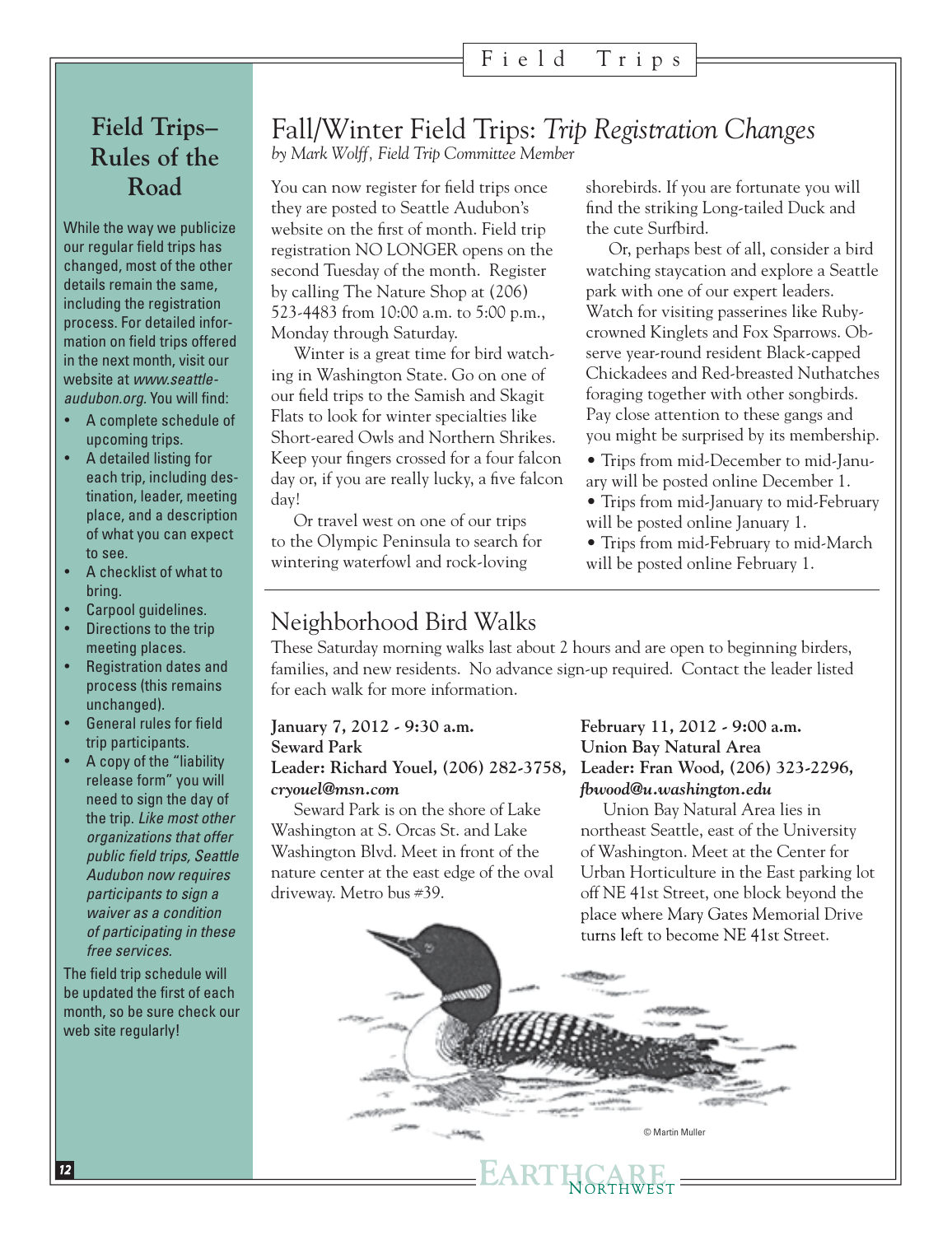#### Destination: South Puget Sound *by Shelley Horn, 2011 Master Birder*

We all share a dilemma now that the rain has settled in. Traveling over the pass brings trepidation. Most shorebirds are enjoying their southern home, so a trip to the coast is a long way and a long day for few species. Where, then, is a good place to bird that is not too far to travel, yet offers some great new birding locations? Places that are not so far that even if it rains all day, we can make it home for a warm and comfortable evening?

Pick up a copy of Audubon's Great Washington State Birding Trail, (GWS-BT) Southwest Loop edition at the Nature Shop. In fact, pick up the entire series of six maps covering some of the best birding spots in our State. They are inexpensive, colorful, and crammed full of valuable information regarding species and locations.

With your GWSBT map in hand, grab your binoculars, rain gear, Discover Pass and birding buddies and head down I-5 to exit 88B, south of Olympia. Follow the directions to Scatter Creek WDFW, #51 on your GWSBT. This is a unique area of rare Garry oak woodland and prairies. It is a very reliable place to see Western Scrub Jay, and this time of year, many of our faithful residents such as Red-breasted Sapsucker, Downy Woodpecker, American Kestrel, and Red-tailed Hawk.

Second stop is #53 on your GWSBT, the Mima Mounds. The unexplained mounds are a geologic phenomenon amidst grassland prairie. Birds or no birds, it is a fascinating place to cast your vote on just how those mounds got there. Two very special species seen here are the Sooty Grouse, (O.K., it's more often heard) and occasional White-tailed Kite.

Upon leaving Mima Mounds, it is well worth following Waddell Creek

Seattle

**Audubon Society** for birds and nature



*Red-tailed Hawk*

Road a short distance to Delphi Road, north to the DNR McLane Creek Nature Trail. It did not make it onto the GWS-BT, but it is one of my favorite spots near Olympia, with a large beaver pond and forest trails.

All three of these birding gems are close together and can easily interlink via back roads rather than returning to I-5. Of course, once you are on your way north on I-5, save time to visit the South Sound jewel, Nisqually NWR.

Winter 2011/12 *13*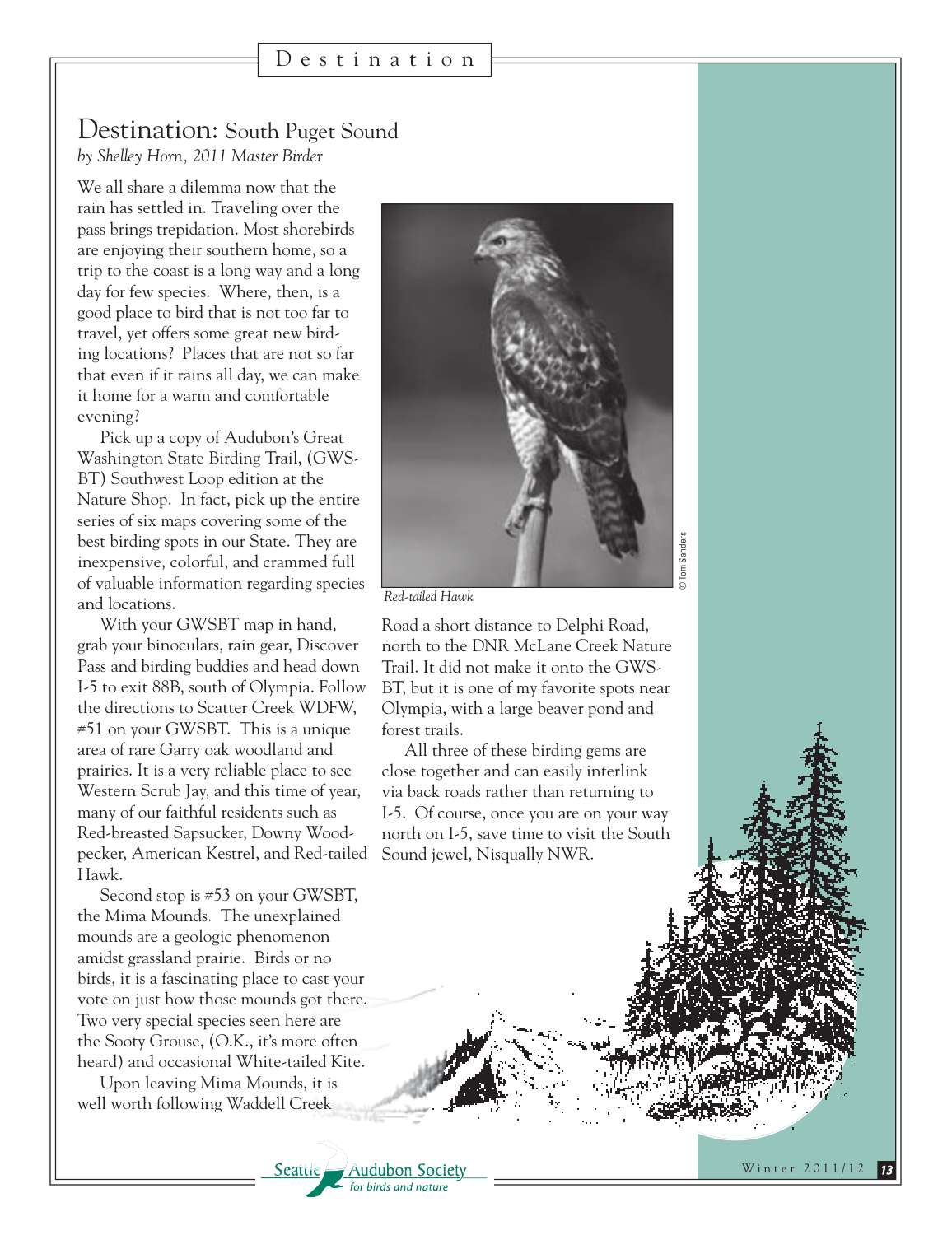Nature Shop

*NEW* Member pricing on all bird seed – let The Nature Shop be your source for all of your birding, feeding, and gifting needs

| <b>Extended Nature Shop December Hours</b> |                     |                          |               |               |               |              |
|--------------------------------------------|---------------------|--------------------------|---------------|---------------|---------------|--------------|
| <b>SUNDAY</b>                              | <b>MONDAY</b>       | <b>TUES</b>              | <b>WED</b>    | <b>THURS</b>  | <b>FRIDAY</b> | <b>SAT</b>   |
|                                            |                     |                          |               | 10 to 5       | 10 to 5       | 3<br>10 to 5 |
|                                            |                     |                          |               |               |               | 10           |
| <b>CLOSED</b>                              | 10 <sub>to</sub> 6  | 10 to 6                  | 10 to 6       | 10 to 6       | 10 to 6       | 10 to 5      |
| 12 to 4                                    | 10to 6              | 13<br>10 to 6            | 14<br>10 to 6 | 15<br>10 to 6 | 16<br>10 to 6 | 10 to 5      |
| 18                                         |                     | ĸт                       |               |               | 28            |              |
| 12 to 4                                    | 10 to               |                          |               |               |               |              |
| 25<br><b>CLOSED</b>                        | 26<br><b>10to 5</b> | 21<br>10 <sub>to</sub> 5 | 28<br>10 to 5 | 10 to 5       | 30<br>10 to 5 | 10 to 4      |

# A Peek at **What's in The Shop** this Holiday Season

*Many more 2012 calendars in The Nature Shop*



• *Audubon Engagement Calendar* \$13.99



• *BirdNote Calendar* \$14.99



• **6th Ed** *Nat'l Geo* \$27.95 Member price **\$22.36**

*The updated classic: new design with 300 new art figures, unique subspecies maps, extensive migration information, text updates, and, of course, up-to-date taxonomy*

*• 5th Edition 30% OFF while supplies last: \$16.80/\$13.44 Member Price*

**PLUS!** the finest selection of 2012 bird- and nature-related



*A second volume of essays about Seattle's Montlake Fill from Connie Sidles joining* In My Nature *(see page 5). Author event Thur., Dec. 15, 7p.m at the Center for Urban Horticulture. Details at* www.seattleaudubon. org *or (206) 523-4483.*  • *Second Nature* \$23.95 Member Price **\$19.16**

binoculars and spotting scopes in the region and calendars



• Birds on a Wire \$9.95 each

Members always receive **20% OFF** on books

8050 35th Ave. N.E., Seattle, WA 98115 • 206-523-4483 • *www.seattleaudubon.org*

*Where profits are for the birds*

The Nature Shop

Shop early and often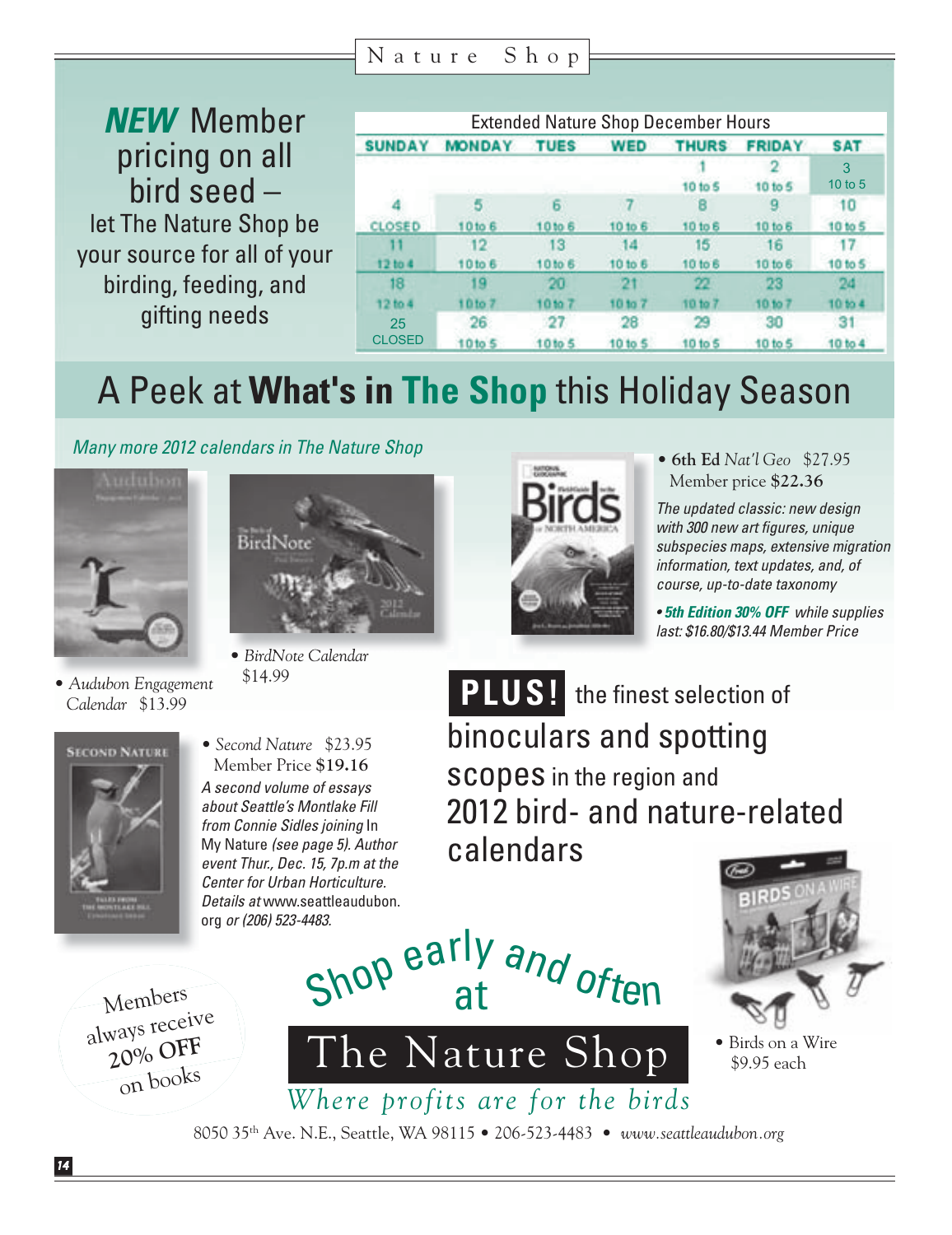## Winter Beach Birding

The Great Washington State Bird Trail *by Hilary J. Hilscher, The Great Washington State Birding Trail* 

Here's a counter-intuitive birding recommendation for the shortest days of the year: the beach!

Alki Beach is one of the hottest winter birding sites on the seventh and final map of the **Great Washington State Birding Trail, the Puget Loop**. Bundle up and grab your binos for great views of waterbirds from the city's 2.5-mile linear park along the West Seattle coastline.

Mid-to-high tide brings in Lesser Scaups, Surf Scoters, Common and Barrow's Goldeneyes, Red-breasted Mergansers, and Common Loons. Spot Horned, Red-necked and Western Grebes. Watch Pigeon Guillemots and Rhinoceros Auklets dive for meals of small fish, crustaceans, and other aquatic creatures. (Take your scope if you hit the beach at low tide when the birds are further out.)

On a clear winter's day, Alki offers spectacular views of the Olympics, and the flotilla of ferries, sailboats, powerboats, and other craft that ply the Sound.

From I-5 take exit 163A (W Seattle Bridge/6th Ave S/Columbian Way.) Drive 1.6 miles over the West Seattle Bridge. Take the exit to Harbor Ave SW/Avalon Way. Turn right onto Harbor Ave SW. Drive 1.6 miles. Park in the waterside pullout on the right, located across from the Marshall Reserve sign at the northeast end of the park. The viewing platform lets you look down onto rocks favored by Black Turnstones and Surfbirds.

From Marshall Reserve, Harbor Ave SW becomes Alki Ave. SW, which is bordered by a wide, ADA paved pathway. Continue 1.7 miles to the Alki Bathhouse with its nearby viewing platform for Harlequin Ducks. From here south, Brant forage in the near-shore eelgrass beds.

Continue south another 0.7 miles on Alki Ave. SW to the 20-acre Me-Kwa-Mooks park and upland natural area, with frequent sightings of harbor seals and sea lions and tidepools full of limpets, lumpsuckers, blennies, chitons, nudibranches, sea stars, sea slugs, sea cucumbers, and hermit crabs.

Across Alki Ave SW rise the wooded hills of the Me-Kwa-Mooks natural area, home to Screech Owls, Pileated Woodpeckers, Chestnut-backed Chickadees, Bushtits, Red-breasted Nuthatches and Pacific Wrens.

For an unusual perspective on the Sound and mouth of the Duwamish, backtrack from Alki Bathhouse 2.4 miles on Alki Ave. SW/Harbor Ave. SW to the Port of Seattle's 15¬acre Jack Block Park. Take the 1.0-mile ADA loop to the pier and 45-foot high observation platform for abundant Double-crested and Pelagic Cormorants on the water and perched on pilings with wings outspread.

Find more great winter birding on the Puget Loop, available at Seattle Audubon's Nature Shop.





• \$4.95

*Completing the Great Washington State Birding Trail Joining the Cascade Loop, Coulee Corridor, Southwest Loop, Olympic Loop, Sun and Sage and Palouse to Pines*



*Rhinoceros Auklet*